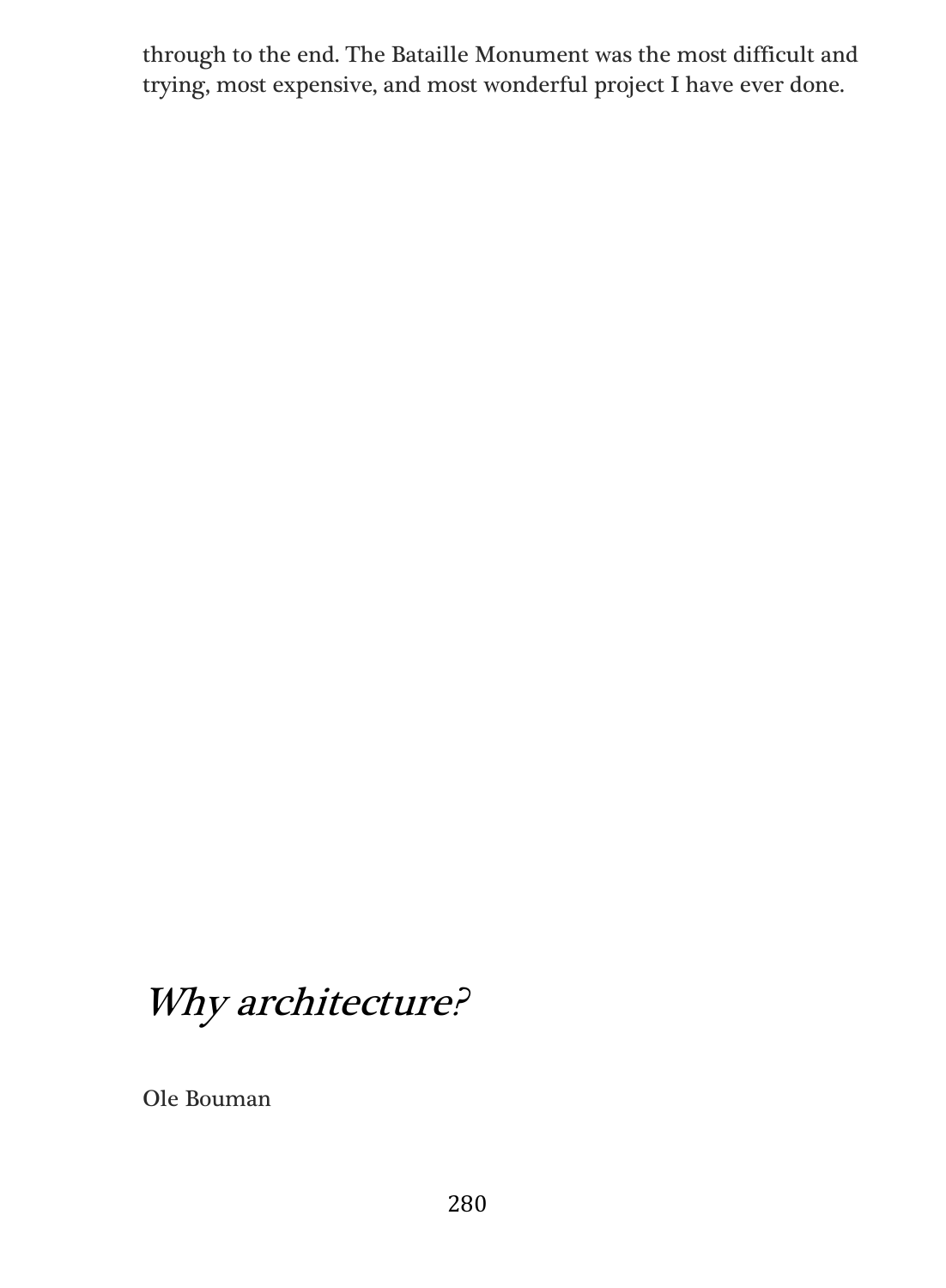First and for all Archis is not about making money, informing people or serving an industry. It is about favouring a certain attitude. Sure, this ambition is hardly new, and has been determining the character of this medium for 75 years. Architecture and its cultural context have never been taken note of. There always remained the search for the cultural significance of architecture, for its potential to act as a culture medium that serves a greater purpose than its own continued exis-tence. Het Katholiek Bouwblad, Goed Wonen, Wonen/TABK, and finally Archis wanted architecture to mean something. For the religious perception, for the emancipation of the working class, for the social consciousness, for philosophy, for an ideal. Archis International, a bimonthly periodical in two separate language versions, still wants to achieve this. It is searching for moments and opportunities in which architecture surpasses its definition as the built environment and is valued by everyone. It treats architecture not as a pure profession or a serviceproviding profession but as a cultural phenomenon involved in everything. Every time it poses the question: Why architecture? There are innumerable architecture and culture media that are interested in what is currently happening. They provide news about the latest developments, the newest projects, and document them. They answer the universal question: what is going on? by effectively presenting it. There are also innumerable media occupied with how something was done. They explain which methods and techniques were employed by this or that architect and artist, and the means required to get the project off the ground. Finally, there are also innumerable media focussing on who is at the top of the ladder, which celebrities are hot. They are interested in the people behind the accomplishment. For these questions, the What, the How and the Who, there are generally accepted markets. There is certainly an insatiable hunger for news. There is a professional necessity to learn from each others' methods. And there is unquenchable curiosity about the comings and goings of Famous Architects. Such markets usually take care of themselves very well, thank you. In addition, there is also an enormous market for the answers to What, How and Who. This involves the promotional productions which exclaim: That one! So!